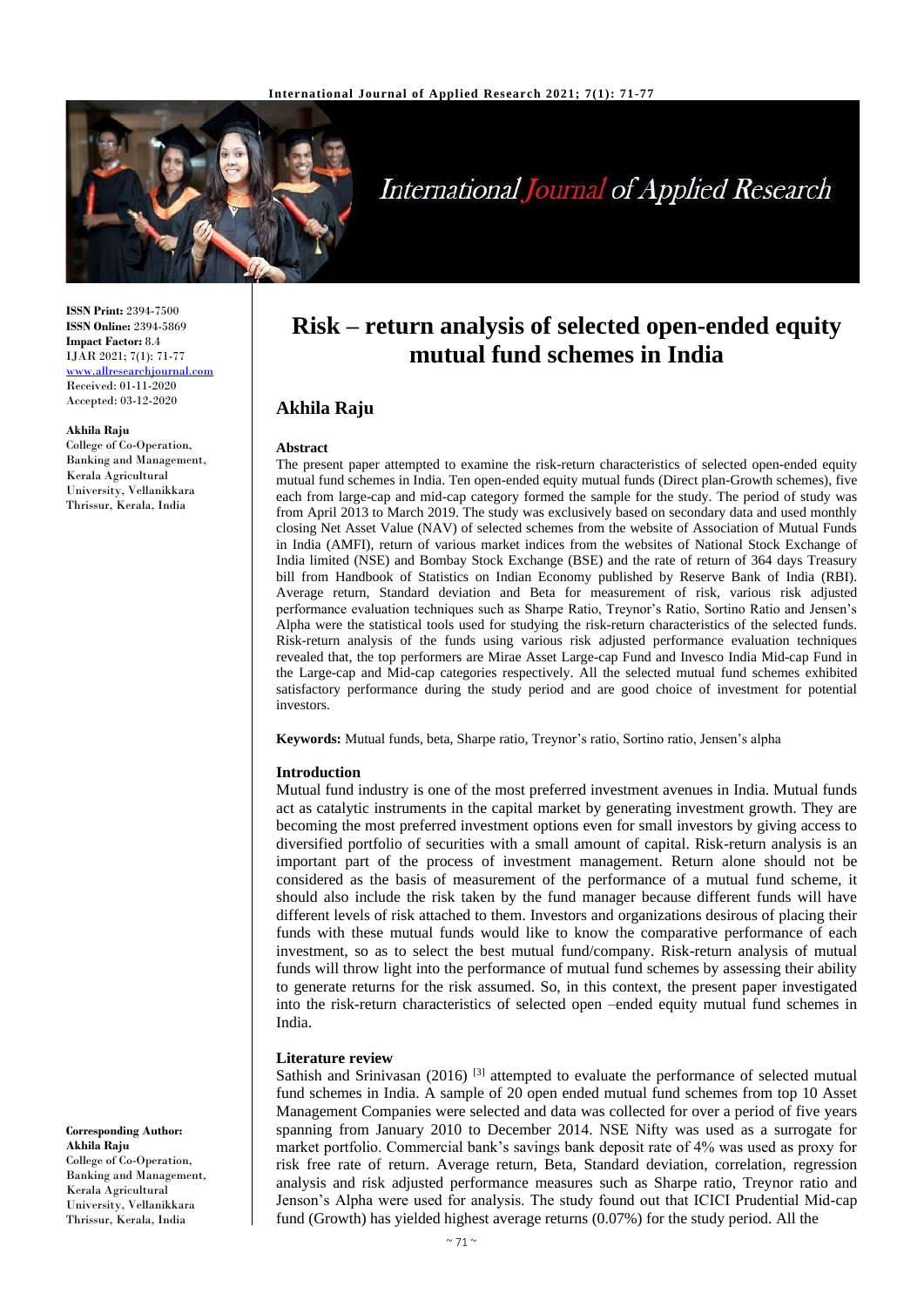Selected funds were less volatile than the market with a Beta value less than one. ICICI Prudential Mid-cap fund, HDFC Capital Builder fund, UTI Equity fund, UTI opportunities fund and SBI Blue chip fund were the best performing funds in the sampled schemes.

Solanki (2016) <sup>[1]</sup> undertook a study to evaluate the performance of ten Reliance open ended equity schemes with growth option and to compare the risk- return characteristics of the sample schemes with benchmarks – BSE 100 and SENSEX. The period of study was from 1<sup>st</sup> April 2007 to  $31<sup>st</sup>$  March 2016 (based on monthly NAV). Rate of Public Provident Fund (PPF) was taken as proxy for risk-free rate of return. Average return and Standard deviation were the main tools used for analysis. The study concluded that all the schemes except Reliance Focused Large-cap fund showed an average return higher than BSE 100 and SENSEX.

Parameshwar *et al.* (2018) [2] undertook a comparative absolute return analysis of two sample of Diversified Equity Mutual Fund schemes, namely, Large-cap funds and Midcap funds. The study analyzed data collected on 59 Largecap and 40 Mid-cap funds of different financial institutions for different time period such as one day, one week, two week, one month, three months and six months. F- test and t- test were used to test the significant difference between the two sample fund returns. The study found out that returns from the Mid-cap funds are greater than the returns from Large-cap funds when the time period is less than a year but as far as returns in the long run are considered Large-cap funds are better for investment purposes.

#### **Statement of the problem**

Small investors invest in avenues like bank deposits, gold, share, debentures and real estate. Lower per-capita income, apprehensions on loss of capital and economic insecurity significantly influence investment decision of investors, especially small investors and investment in financial assets demands more time, knowledge and risk taking attitude from the part of investors. As most of the investors are not experts in choosing the right scrip sometimes they get their finger burnt due to financial decision, developing a state of loss of interest in direct equity investment. Mutual fund, a financial innovation provides a novel way of mobilizing savings from small investors thus permitting them to enjoy the participation in the equity  $\&$  other securities of leading companies with less amount of risk involvement, which otherwise would have been impossible for them. Even though, in India the popularity of investing in mutual funds is growing rapidly, most of the common people are less aware about evaluating the performance of mutual fund schemes and selecting the right fund based on their risk appetite and investment objectives. The present study will throw some light to solve the problem of choosing the right mutual fund scheme for making investment. The analysis will generate and provide information that will help the investor / fund manager to assess any need for rebalancing of the investments.

# **Significance of the study**

Evaluating historical performance of mutual funds is important both for portfolio managers and investors. It enables an investor to assess as to how much return has been generated by the portfolio manager and what risk level has been assumed in generating such returns. The present

research work is supposed to be useful especially to present and potential investors, managers of mutual funds, agents of mutual funds, academicians, present and future research scholars and also government and regulated bodies. This study will guide the investors in planning and effecting their investments in mutual funds. It will also act as a guide for beginning investors for choosing better investment avenues.

#### **Objective of the Study**

To examine the risk-return characteristics of selected openended equity mutual fund schemes in India.

# **Research methodology**

A total of 10 open ended equity schemes (Direct Plan – Growth), five (top performing based on CRISIL ranking) each from Multi-cap and Large-cap category formed the sample for the study. The period of study was from April 2013 to March 2019. Rate of 364 days Treasury bill was used as risk-free rate of return. The study was exclusively based on secondary data and used monthly closing Net Asset Value (NAV) of selected schemes from the website of Association of Mutual Funds in India (AMFI), return of various indices from the websites of National Stock Exchange of India limited (NSE) and Bombay Stock Exchange (BSE) and the rate of return of 364 days Treasury bill from Handbook of Statistics on Indian Economy published by Reserve Bank of India (RBI).

# **Research tools**

### **Average return**

Return of the fund is measured in terms on NAV and is known as the intrinsic value of each unit of mutual fund. Higher the average return, better is the performance of the fund.

$$
R_p = \frac{\text{NAV}_t - \text{NAV}_{t-1}}{\text{NAV}_{t-1}}
$$

Where  $R_p$  represents return on fund,  $NAV_t$  is the Net Asset Value of the fund at end of the month "t" and  $NAV_{t-1}$  is the Net Asset Value of the fund at beginning of the month "t" Average return =  $1/n \sum_{t=1}^{n} R_p$ , where "n" is the time period.

### **Standard deviation**

Standard deviation is a measure of the total risk of the portfolio and is used to measure the variation in individual returns from the average expected return over the period. A fund with higher standard deviation is more volatile than a fund with lower standard deviation.

$$
SD = \sqrt{1/n[(\sum y_i^2) - (\sum y_i)^2/n]}
$$

Where SD is the standard deviation, "n" is the time period and "y" is the return on the fund or index.

#### **Beta**

Beta indicates the sensitivity of fund returns to the movements of the underlying benchmark. A portfolio with Beta>1 is an aggressive portfolio and Beta<1 is defensive portfolio. Beta value of market index is 1.

$$
\beta = \text{Cov}(x, y) / V(x) * V(y)
$$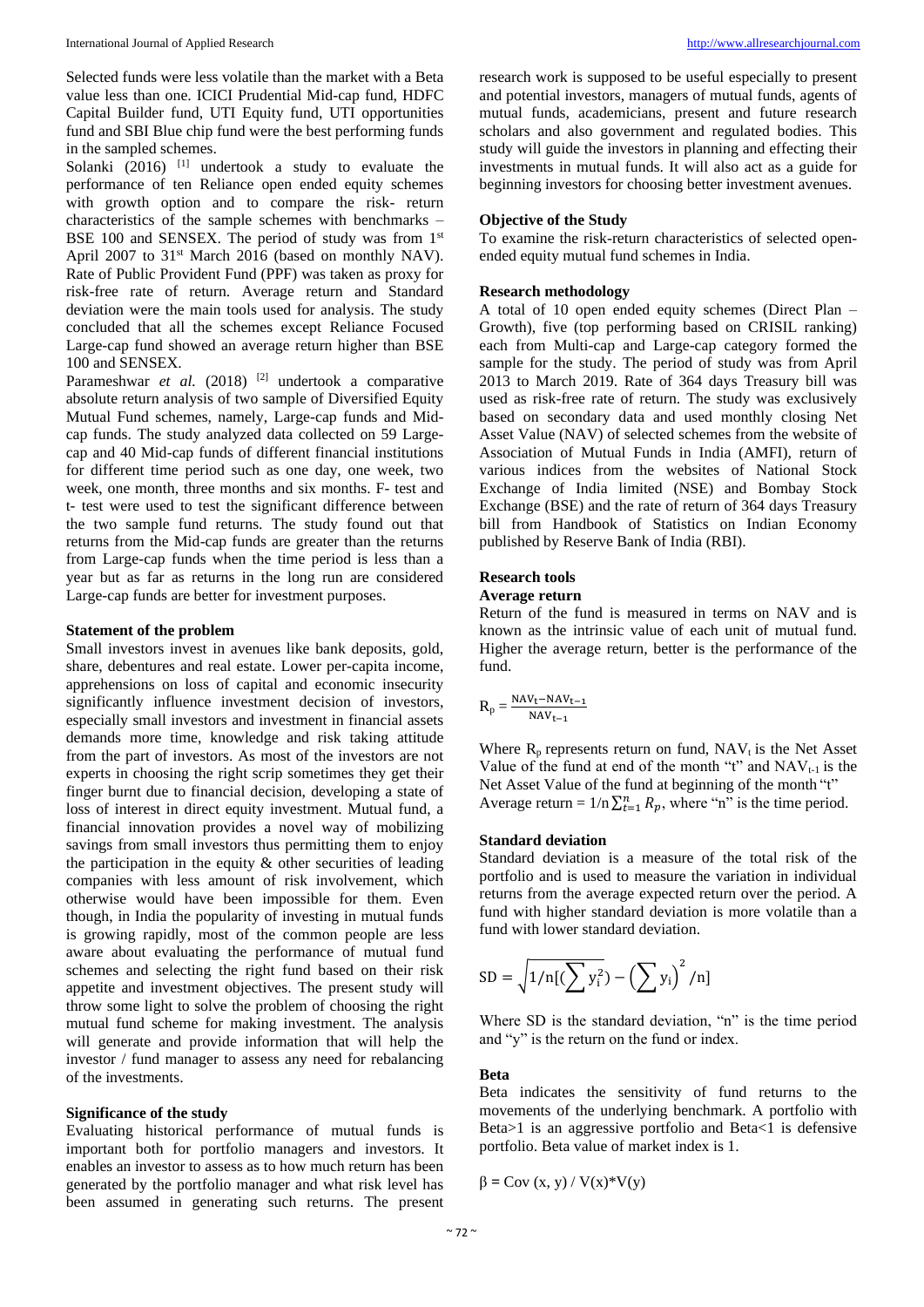Where,  $V(x)$  is the Variance of "x",  $V(y)$  is the Variance of "y", Cov  $(x, y)$  is the Covariance of x and y, "x" represents return on market index and "y" represents return on fund.

#### **Sharpe ratio**

Sharpe Ratio was devised by William. F. Sharpe in 1996. This ratio measures the performance of an investment (security/portfolio) compared to a risk free asset, after adjusting for its total risk. Higher the Sharpe ratio, better is its risk adjusted performance. By comparing Sharpe ratio of the fund and benchmark, one can get to know whether the fund is outperforming or underperforming the benchmark.

$$
SR_p = \frac{R_p - R_f}{\sigma_p}
$$

Where  $SR_p$  is the Sharpe ratio of portfolio,  $R_p$  is the average return on portfolio,  $R_f$  is the average risk free rate of return and  $\sigma_p$  is the standard deviation of returns of portfolio.

$$
SR_m = \frac{R_m - R_f}{\sigma_m}
$$

Where,  $SR_m$  is the Sharpe ratio of market index,  $R_m$  is the average return on market index and  $\sigma_m$  is the standard deviation of returns of index.

#### **Treynor's ratio**

Treynor's ratio is a risk- adjusted measurement of return based on systematic risk (β). This ratio determines how much excess return was generated for each unit of systematic risk taken on by a portfolio/market risk assumed. The higher the Treynor's ratio, the better the performance of the portfolio. If the Treynor's ratio is greater than benchmark comparison, the portfolio is supposed to have outperformed the market.

$$
TR_p=\frac{R_p-R_f}{\beta}
$$

Where  $TR_p$  is the Treynor's ratio of portfolio,  $R_p$  is the average return on portfolio,  $R_f$  is the average risk free rate of return and β is the systematic risk

$$
TR_m = \frac{R_m - R_f}{\beta}
$$

Where  $TR_m$  is the Treynor's ratio of market index and  $R_m$  is the average return on market index

#### **Sortino ratio**

Sortino ratio is a modification of Sharpe ratio that differentiates harmful volatility from total overall volatility by using the asset's standard deviation of negative portfolio returns, called downside deviation, instead of total standard deviation of portfolio returns. A higher Sortino ratio indicates superior performance.

$$
SO_{p} = \frac{R_{p} - R_{f}}{\sigma_{p}(\text{negative})}
$$

Where  $SO_p$  is the Sortino ratio of portfolio,  $R_p$  is the average return of the portfolio,  $R_f$  is the risk free rate of return and  $\sigma_p$ (negative) is the standard deviation of the negative portfolio return

$$
SO_{\rm m} = \frac{R_{\rm m} - R_{\rm f}}{\sigma_{\rm m}(\text{negative})}
$$

Where  $SO_m$  is the Sortino ratio of portfolio,  $R_m$  is the average return of the market index

 $R_f$  is the risk free rate of return and  $\sigma_{m \text{ (negative)}}$  is the standard deviation of the negative market return

# **Jensen's alpha**

Jensen's Performance Index is a risk adjusted performance measure that represents the average return on a portfolio/investment above or below that predicted by the CAPM. A portfolio with consistently excess return (adjusted for risk) will have positive Alpha and a portfolio with consistently negative excess return (adjusted for risk) will have negative Alpha.

$$
R_p - (R_f + \beta * (R_m - R_f))
$$

Where  $R_p$  is the average return on portfolio,  $R_f$  is the average risk free rate of return,  $β$  is the systematic risk and  $R<sub>m</sub>$  is the average return on market index.

#### **Results and Discussions**

**Table 1:** List of mutual fund schemes selected for the study and their respective market indices

| S. No.         | <b>Scheme</b>                       | <b>Index</b>                   |
|----------------|-------------------------------------|--------------------------------|
|                | LARGE-CAP                           |                                |
| 1              | Axis Bluechip Fund                  | NIFTY 50 TRI                   |
| $\overline{c}$ | Canara Robecco Bluechip Equity Fund | S&P BSE 100 TRI                |
| 3              | <b>BNP Paribas Large-cap Fund</b>   | NIFTY 50 TRI                   |
| 4              | Edelweiss Large-cap Fund            | NIFTY 50 TRI                   |
| $\overline{5}$ | Mirae Asset Large-cap Fund          | NIFTY 100 TRI                  |
|                | MID-CAP                             |                                |
| 6              | Axis Mid-cap Fund                   | <b>S&amp;P BSE MID-CAP TRI</b> |
| 7              | Invesco India Mid-cap Fund          | NIFTY MID-CAP 100 TRI          |
| 8              | Kotak Emerging Equity Fund          | NIFTY MID-CAP 100 TRI          |
| 9              | Tata Mid-cap Growth Fund            | NIFTY MID-CAP 100 TRI          |
| 10             | DSP Mid-cap Fund                    | NIFTY MID-CAP 100 TRI          |

# **Average return**

The return provided on investment by a fund is a criteria for appraising the performance of a fund. Average returns

generated by the mutual fund schemes are calculated using the monthly closing NAV's of the selected schemes for the study period.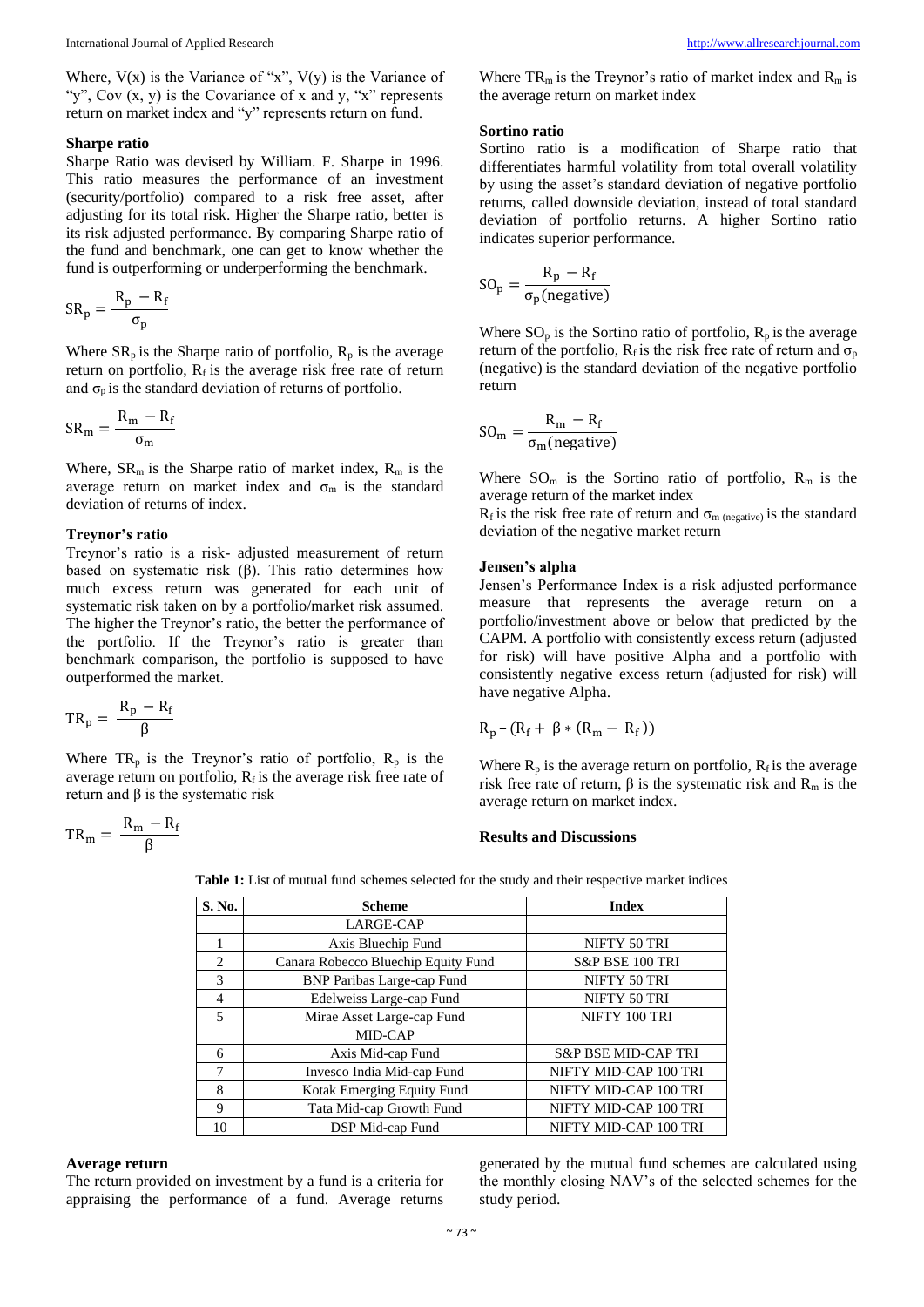**Table 2:** Average return of the selected schemes for the period 2013-2019

| S. No.         | <b>Scheme</b>                                 | Average<br>return $(\% )$ | Rank |
|----------------|-----------------------------------------------|---------------------------|------|
|                | LARGE-CAP                                     |                           |      |
| 1              | Axis Bluechip Fund                            | 1.062                     | 3    |
| 2              | Canara Robecco Bluechip<br><b>Equity Fund</b> | 0.940                     | 5    |
| 3              | <b>BNP Paribas Large-cap Fund</b>             | 1.135                     | 2    |
| $\overline{4}$ | Edelweiss Large-cap Fund                      | 1.037                     | 4    |
| 5              | Mirae Asset Large-cap Fund                    | 1.327                     | 1    |
|                | MID-CAP                                       |                           |      |
| 6              | Axis Mid-cap Fund                             | 1.374                     | 4    |
| 7              | Invesco India Mid-cap Fund                    | 1.526                     | 1    |
| 8              | Kotak Emerging Equity Fund                    | 1.457                     | 2    |
| 9              | Tata Mid-cap Growth Fund                      | 1.435                     | 3    |
| 10             | DSP Mid-cap Fund                              | 1.205                     | 5    |

Table. 2. Depicts the performance of selected open-ended equity mutual fund schemes in terms of average returns for the study period. The table reveals that all the funds selected have positive average return for the study period. In the Large-cap category, Mirae Asset Large-cap Fund is the top performer with an average return of 1.327% followed by BNP Paribas Large-cap Fund (1.135%) and Axis Bluechip Fund (1.062%). Canara Robecco Bluechip Equity Fund is the poor performer among the five funds in the large-cap category with an average return of 0.94%. In the Mid-cap category, Invesco India Mid-cap Fund, Kotak Emerging Equity Fund and Tata Mid-cap Growth Fund holds the first three positions with an average return of 1.526%, 1.457% and 1.435% respectively. DSP Mid-cap Fund is comparatively the poor performer in terms of average returns in the mid-cap category with an average return of 1.205%.

# **Standard deviation**

Standard deviation is a measure of the total risk of the portfolio and is used to measure the variation in individual returns from the average expected return over the period. Standard deviation considers both upward and downward volatility in returns, and a fund with higher standard deviation is more volatile than a fund with lower standard deviation.

**Table 3:** Standard deviation of the selected schemes for the period 2013-2019

| S.<br>No. | Scheme                              | <b>Standard</b><br>Deviation (%) |
|-----------|-------------------------------------|----------------------------------|
|           | LARGE-CAP                           |                                  |
| 1         | Axis Bluechip Fund                  | 3.833                            |
| 2         | Canara Robecco Bluechip Equity Fund | 3.837                            |
| 3         | <b>BNP Paribas Large-cap Fund</b>   | 4.018                            |
| 4         | Edelweiss Large-cap Fund            | 3.877                            |
| 5         | Mirae Asset Large-cap Fund          | 3.899                            |
|           | MID-CAP                             |                                  |
| 6         | Axis Mid-cap Fund                   | 4.781                            |
| 7         | Invesco India Mid-cap Fund          | 4.894                            |
| 8         | Kotak Emerging Equity Fund          | 4.842                            |
| 9         | Tata Mid-cap Growth Fund            | 5.054                            |
| 10        | DSP Mid-cap Fund                    | 5.143                            |

Table.3. represents the risk in terms of standard deviation of the return of selected 10 mutual fund schemes. In the Largecap category, almost all the five funds have similar standard deviation. BNP Paribas Large-cap Fund (4.018 percent) and Mirae Asset Large-cap Fund (3.90 percent) are the ones with higher standard deviation which means its returns are more volatile and are riskier than other funds in the same category. Comparing with the average returns it can also be concluded that these two funds have generated better returns for the total risk assumed. Axis Bluechip Fund has comparatively lowest standard deviation which means that it is less risky compared to other funds and its returns are less volatile. In the Mid-cap category, DSP Mid-cap Fund (5.14 percent) and Tata Mid-cap Growth Fund (5.05 percent) has the highest Standard deviation indicating they are comparatively riskier to other funds. Comparing with average returns, it can be concluded that DSP Mid-cap Fund failed to generate enough returns for the total risk assumed since it has low average returns comparing to other funds in the same category. Axis Mid-cap Fund is the one with lowest SD followed by Kotak Emerging Equity Fund (4.84 percent) and Invesco India Mid-cap Fund (4.89 percent).

# **Beta**

Beta / Systematic risk is the risk inherent to the entire market segment that cannot be diversified away by the fund manager. It measures the tendancy of a portfolio's return to change in response to changes in return for the overall market.

**Table 4:** Beta values of the selected schemes for the period 2013- 2019

| S. No. | <b>Scheme</b>                       | Beta $(\% )$ |  |  |  |
|--------|-------------------------------------|--------------|--|--|--|
|        | <b>LARGE-CAP</b>                    |              |  |  |  |
| 1      | Axis Bluechip Fund                  |              |  |  |  |
| 2      | Canara Robecco Bluechip Equity Fund | 0.064        |  |  |  |
| 3      | <b>BNP Paribas Large-cap Fund</b>   | 0.057        |  |  |  |
| 4      | Edelweiss Large-cap Fund            |              |  |  |  |
| 5      | Mirae Asset Large-cap Fund          |              |  |  |  |
|        | MID-CAP                             |              |  |  |  |
| 6      | Axis Mid-cap Fund                   | 0.04         |  |  |  |
| 7      | Invesco India Mid-cap Fund          | 0.027        |  |  |  |
| 8      | Kotak Emerging Equity Fund          | 0.027        |  |  |  |
| 9      | Tata Mid-cap Growth Fund            |              |  |  |  |
| 10     | DSP Mid-cap Fund                    | 0.025        |  |  |  |

Table.4. represents the Beta values of sampled schemes. The table reveals that all the selected 10 schemes have positive Beta value in the range of 0.02 to 0.065. All the selected funds have been defensive since their beta values are less than 1.This indicate that they are less risky than the market portfolio. Beta value is highest for Canara Robecco Bluechip Equity Fund (0.064%) in the large-cap category and this value implies that its returns fluctuate by 0.064 times the market fluctuation.

# **Sharpe Ratio**

Sharpe ratio is a risk-adjusted measurement of risk based on total risk (σ). This ratio measures the performance of an investment (security/portfolio) compared to a risk free asset, after adjusting for its total risk.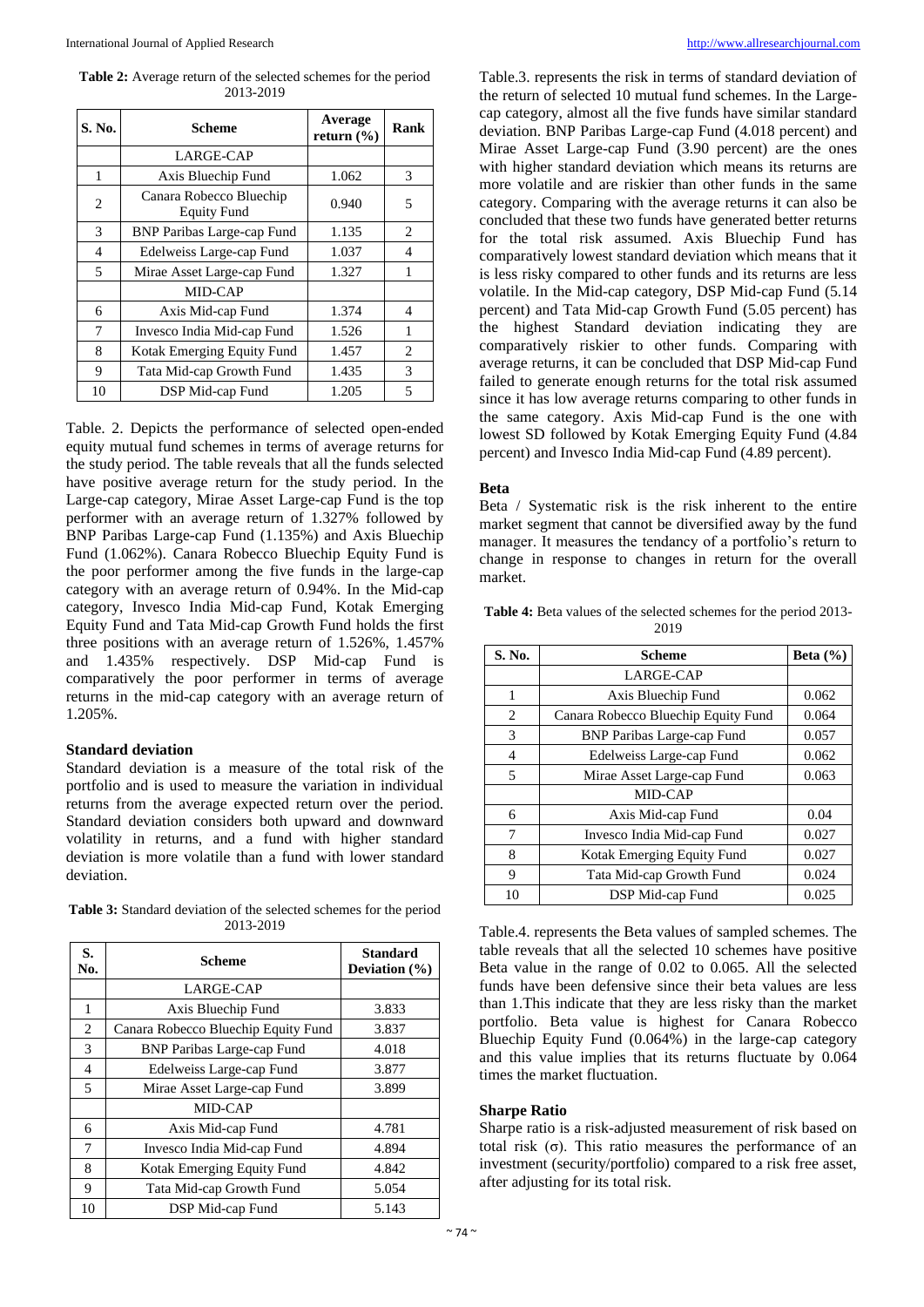| S. No.      | <b>Scheme</b>                       | Sharpe Ratio (%) Rank |                               | <b>Index</b>                   | <b>Sharpe Ratio</b> $(\% )$ |
|-------------|-------------------------------------|-----------------------|-------------------------------|--------------------------------|-----------------------------|
|             | LARGE-CAP                           |                       |                               |                                |                             |
|             | Axis Bluechip Fund                  | 0.239                 | 3                             | NIFTY 50 TRI                   | 0.167                       |
| 2           | Canara Robecco Bluechip Equity Fund | 0.207                 | 4                             | S&P BSE 100 TRI                | 0.180                       |
| 3           | <b>BNP Paribas Large-cap Fund</b>   | 0.246                 | 2                             | NIFTY 50 TRI                   | 0.167                       |
| 4           | Edelweiss Large-cap Fund            | 0.23                  |                               | NIFTY 50 TRI                   | 0.167                       |
| $5^{\circ}$ | Mirae Asset Large-cap Fund          | 0.303                 |                               | NIFTY 100 TRI                  | 0.182                       |
|             | MID-CAP                             |                       |                               |                                |                             |
| 6           | Axis Mid-cap Fund                   | 0.257                 | $\mathcal{R}$                 | <b>S&amp;P BSE MID-CAP TRI</b> | 0.168                       |
| 7           | Invesco India Mid-cap Fund          | 0.282                 |                               | NIFTY MID-CAP 100 TRI          | 0.195                       |
| 8           | Kotak Emerging Equity Fund          | 0.271                 | $\mathfrak{D}_{\mathfrak{p}}$ | NIFTY MID-CAP 100 TRI          | 0.195                       |
| 9           | Tata Mid-cap Growth Fund            | 0.255                 | 4                             | NIFTY MID-CAP 100 TRI          | 0.195                       |
| 10          | DSP Mid-cap Fund                    | 0.206                 | 5                             | NIFTY MID-CAP 100 TRI          | 0.195                       |

**Table 5:** Sharpe ratio of the selected schemes for the period 2013-2019

Table.5. reflects Sharpe ratio of selected schemes and their respective indices for the study period. A positive Sharpe ratio for all the schemes indicate that the funds provided average return greater than the risk free rate for the study period. Similarly, all the funds in the two categories have Sharpe ratio greater than the Sharpe ratio of their respective benchmark indices, indicating that they have outperformed their respective indices and generated higher risk adjusted return than the market return. In the Large-cap category, Mirae Asset Large-cap Fund have the highest Sharpe ratio followed by BNP Paribas Large-cap Fund and Axis Bluechip Fund. Higher Sharpe ratio indicates superior performance and hence, these funds exhibited comparatively better performance among the sampled schemes in the largecap category. In the mid-cap category, almost all the funds have similar Sharpe ratio. Under this ratio, Invesco India Mid-cap Fund is the top performer followed by Kotak Emerging Equity Fund and Axis Mid-cap Fund.

# **Treynor's Ratio**

Treynor's ratio is a risk- adjusted measurement of return based on systematic risk (β). This is a measure of the returns earned by a mutual fund more than the risk-free return at a given level of market risk.

|  |  |  |  | <b>Table 6:</b> Treynor's ratio of the selected schemes for the period 2013-2019 |
|--|--|--|--|----------------------------------------------------------------------------------|
|  |  |  |  |                                                                                  |

| <b>S. No.</b>  | <b>Scheme</b>                       | <b>Treynor's Ratio (%)</b> | Rank           | <b>Index</b>                   | Treynor's Ratio $(\% )$ |
|----------------|-------------------------------------|----------------------------|----------------|--------------------------------|-------------------------|
|                | LARGE-CAP                           |                            |                |                                |                         |
|                | Axis Bluechip Fund                  | 14.843                     | 3              | NIFTY 50 TRI                   | 0.645                   |
| $\mathfrak{D}$ | Canara Robecco Bluechip Equity Fund | 12.429                     | 5              | S&P BSE 100 TRI                | 0.706                   |
| $\mathcal{R}$  | <b>BNP Paribas Large-cap Fund</b>   | 17.451                     | $\mathfrak{D}$ | NIFTY 50 TRI                   | 0.645                   |
| $\overline{4}$ | Edelweiss Large-cap Fund            | 14.384                     | 4              | NIFTY 50 TRI                   | 0.645                   |
| 5              | Mirae Asset Large-cap Fund          | 18.736                     |                | NIFTY 100 TRI                  | 0.7116                  |
|                | <b>MID-CAP</b>                      |                            |                |                                |                         |
| 6              | Axis Mid-cap Fund                   | 30.831                     | 5              | <b>S&amp;P BSE MID-CAP TRI</b> | 0.811                   |
|                | Invesco India Mid-cap Fund          | 50.984                     | 2              | NIFTY MID-CAP 100 TRI          | 1.147                   |
| 8              | Kotak Emerging Equity Fund          | 48.282                     | 3              | NIFTY MID-CAP 100 TRI          | 1.147                   |
| 9              | Tata Mid-cap Growth Fund            | 52.779                     |                | NIFTY MID-CAP 100 TRI          | 1.147                   |
| 10             | DSP Mid-cap Fund                    | 41.733                     | 4              | NIFTY MID-CAP 100 TRI          | 1.147                   |

Table.6. depicts the Treynor's ratio of selected schemes and their benchmark indices for the study period. Positive value of Treynor's ratio indicate that all the selected funds provided return higher than the risk free rate for the study period. All the funds have outperformed their respective market indices by having comparatively higher Treynor's ratio. This is because the funds  $(β<1)$  are less volatile than the market indices ( $β=1$ ). In the large-cap category, Mirae Asset Large-cap Fund is the top performer followed by BNP Paribas Large-cap Fund and Axis Bluechip fund. In the midcap category, Tata Mid-cap Growth Fund, Invesco India Mid-cap Fund and Kotak Emerging Equity Fund holds the

first three positions as per performance under Treynor's ratio.

# **Sortino Ratio**

Sortino ratio is another measure of risk-adjusted return that measures the performance of the investment relative to downside deviation. It is a modification of Sharpe ratio that differentiates harmful volatility from total overall volatility by using the asset's standard deviation of negative portfolio returns, instead of total standard deviation of portfolio returns.

| Table 7: Sortino Ratio of the selected schemes for the period 2013-2019 |  |
|-------------------------------------------------------------------------|--|
|-------------------------------------------------------------------------|--|

| S. No. | <b>Scheme</b>                       | Sortino Ratio (%) Rank |                    | <b>Index</b>                   | Sortino Ratio (%) |
|--------|-------------------------------------|------------------------|--------------------|--------------------------------|-------------------|
|        | LARGE-CAP                           |                        |                    |                                |                   |
|        | Axis Bluechip Fund                  | 0.403                  |                    | NIFTY 50 TRI                   | 0.303             |
| ◠      | Canara Robecco Bluechip Equity Fund | 0.35                   |                    | S&P BSE 100 TRI                | 0.331             |
|        | <b>BNP Paribas Large-cap Fund</b>   | 0.398                  |                    | NIFTY 50 TRI                   | 0.303             |
|        | Edelweiss Large-cap Fund            | 0.402                  | $\mathbf{\hat{z}}$ | NIFTY 50 TRI                   | 0.303             |
|        | Mirae Asset Large-cap Fund          | 0.509                  |                    | NIFTY 100 TRI                  | 0.331             |
|        | MID-CAP                             |                        |                    |                                |                   |
| 6      | Axis Mid-cap Fund                   | 0.396                  |                    | <b>S&amp;P BSE MID-CAP TRI</b> | 0.264             |
|        | Invesco India Mid-cap Fund          | 0.482                  |                    | NIFTY MID-CAP 100 TRI          | 0.311             |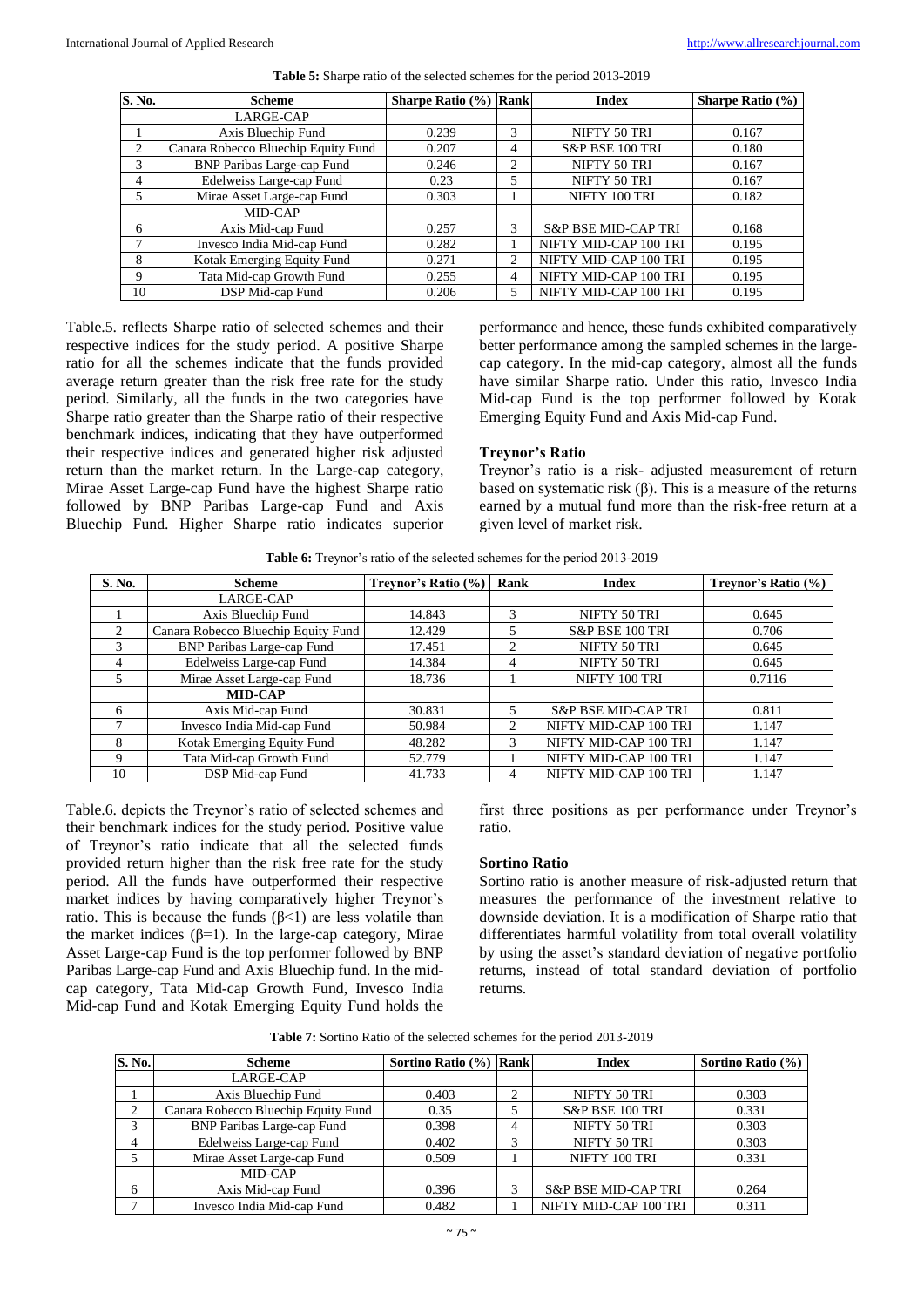|    | Fund<br>Kotak Emerging Equity | .105<br>J.423 | - | Y MID-CAP 100 TRI<br>NIFTY | 0.311 |
|----|-------------------------------|---------------|---|----------------------------|-------|
|    | Tata Mid-cap Growth Fund      | 0.387         |   | 7 MID-CAP 100 TRI<br>NIFTY | 0.311 |
| 10 | DSP Mid-cap Fund              | 0.370         |   | Y MID-CAP 100 TRI<br>NIFTY | 0.311 |

Table.7. indicates the Sortino ratio for the selected schemes and their respective indices for the study period. All the selected schemes have positive value for the ratio and have outperformed their respective indices as they have higher Sortino ratio then their benchmark indices. In the Large-cap category, Mirae Asset Large-cap Fund, Axis Bluechip Fund and Edelweiss Large-cap Fund are the top three performers with Sortino ratio 0.509%, 0.403% and 0.402% respectively. Higher Sortino ratio indicates superior performance. In the Mid-cap category, Invesco India Mid-cap Fund, Kotak Emerging Equity Fund and Axis Mid-cap Fund are included

in the bracket of top three schemes with Sortino ratio 0.482%, 0.425% and 0.396% respectively.

#### **Jensen's Alpha**

Jensen's Alpha is used to determine the abnormal return of a security or portfolio of securities over the theoretical expected return that is predicted by Capital Asset Pricing Model (CAPM). This measure is used to evaluate a fund manager's ability to reward the investors with returns higher than benchmark to justify the risk taken in the underlying portfolio.

| S. No.         | <b>Scheme</b>                       | Jenson's Alpha (%) | <b>Rank</b>    |
|----------------|-------------------------------------|--------------------|----------------|
|                | LARGE-CAP                           |                    |                |
|                | Axis Bluechip Fund                  | 0.876              | 3              |
| 2              | Canara Robecco Bluechip Equity Fund | 0.749              | 5              |
| 3              | <b>BNP Paribas Large-cap Fund</b>   | 0.953              | 2              |
| 4              | Edelweiss Large-cap Fund            | 0.852              | 4              |
| $\overline{5}$ | Mirae Asset Large-cap Fund          | 1.136              |                |
|                | MID-CAP                             |                    |                |
| 6              | Axis Mid-cap Fund                   | 1.196              | $\overline{4}$ |
|                | Invesco India Mid-cap Fund          | 1.350              |                |
| 8              | Kotak Emerging Equity Fund          | 1.28               | 2              |
| 9              | Tata Mid-cap Growth Fund            | 1.262              | 3              |
| 10             | DSP Mid-cap Fund                    | 1.031              | 5              |

**Table 8:** Jensen's Alpha of the selected schemes for the period 2013-2019

Table.8. indicates the Jenson's measure of sampled schemes for the study period. The analysis reveals that all the schemes have positive value for Alpha indicating better performance of the scheme with respect to its benchmark. The fund manager has been handsomely rewarding the investors in the scheme with excessive returns over the benchmark with respect to underlying risk associated with portfolio selection. The good performers on this parameter

in the large-cap category are Mirae Asset Large-cap Fund, BNP Paribas Large-cap Fund and Axis Bluechip Fund. The funds forming bracket of top three schemes in the mid-cap category are Invesco India Mid-cap Fund, Kotak Emerging Equity Fund and Tata Mid-cap Growth Fund.

# **Ranking of schemes based on risk adjusted techniques of performance evaluation**

| S. No.      | <b>Scheme</b>                       |   | Sharpe ratio   Treynor's ratio   Jensen's Alpha   Sortino Ratio |  |
|-------------|-------------------------------------|---|-----------------------------------------------------------------|--|
|             | LARGE-CAP                           |   |                                                                 |  |
|             | Axis Bluechip Fund                  |   |                                                                 |  |
| ↑           | Canara Robecco Bluechip Equity Fund |   |                                                                 |  |
|             | <b>BNP Paribas Large-cap Fund</b>   |   |                                                                 |  |
|             | Edelweiss Large-cap Fund            |   |                                                                 |  |
|             | Mirae Asset Large-cap Fund          |   |                                                                 |  |
|             | MID-CAP                             |   |                                                                 |  |
| 6           | Axis Mid-cap Fund                   |   |                                                                 |  |
|             | Invesco India Mid-cap Fund          |   |                                                                 |  |
| 8           | Kotak Emerging Equity Fund          |   |                                                                 |  |
| $\mathbf Q$ | Tata Mid-cap Growth Fund            | 4 |                                                                 |  |
| 10          | DSP Mid-cap Fund                    |   |                                                                 |  |

**Table 9:** Ranks of selected schemes based on various risk-adjusted performance measures

Table.9. reveals that based on all five risk-adjusted performance measures, Mirae Asset Large-cap Fund is the top performer in Large-cap category and Invesco India Midcap Fund in the mid-cap category.

#### **Summary of Findings**

- Based on average returns earned for the study period, Mirae Asset Large-cap Fund and Invesco India Mid-cap Fund were the top performers in the large-cap and midcap categories respectively.
- Analysis of the volatility of the schemes based on Standard deviation indicated that BNP Paribas Largecap Fund and DSP Mid-cap Fund were comparatively more risky and volatile with highest Standard deviation.
- Beta value measures the systematic risk, and all the selected funds have been defensive, since their Beta values are less than one and are less risky than market portfolio.
- The Sharpe ratios of all the schemes were positive. Mirae Asset Large-cap Fund and Invesco India Mid-cap